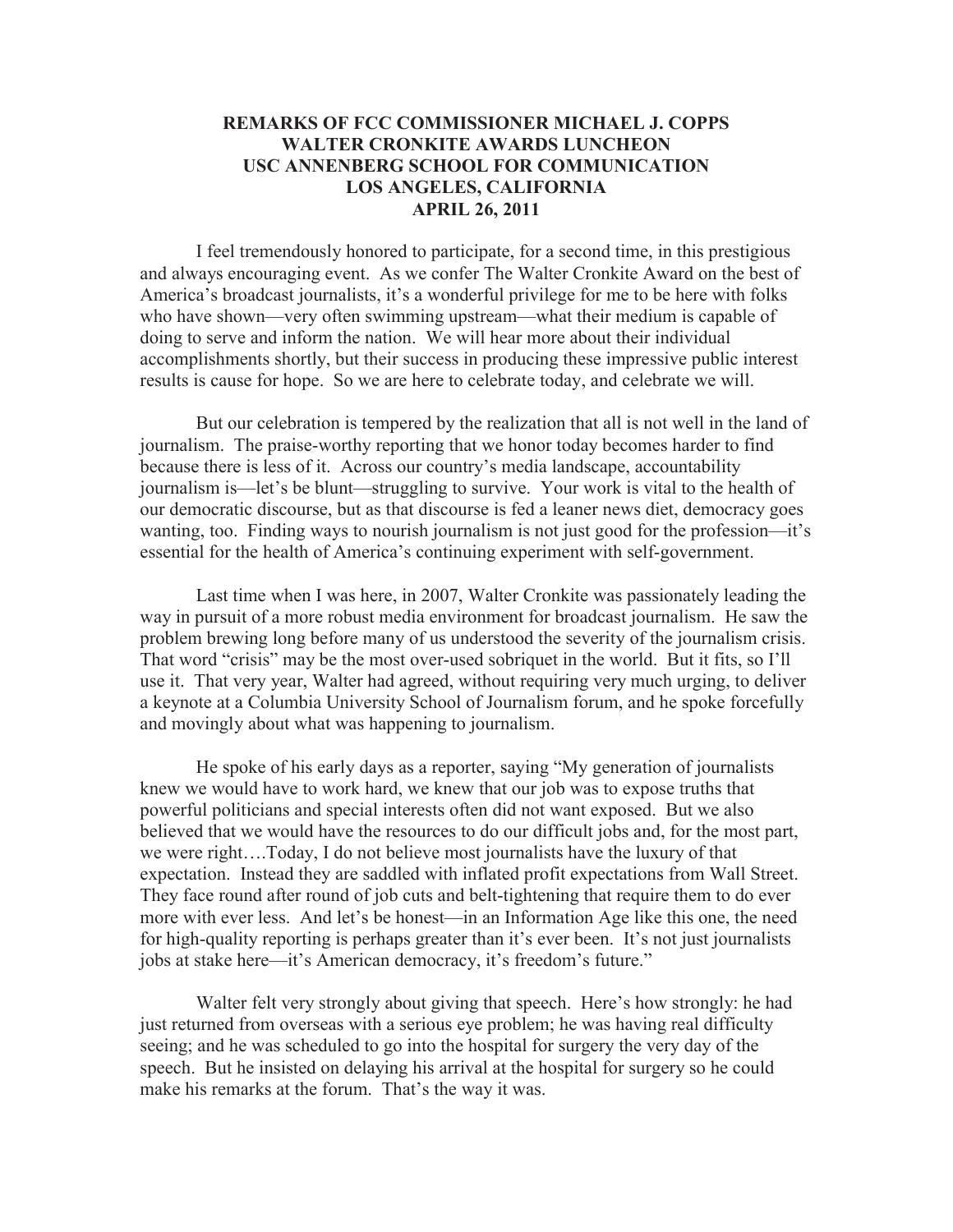In the four years since Walter's troubling but prescient remarks, we not only lost a true champion but we have not yet turned the tide. In fact, the plight of journalism seems only to get worse. The situation has morphed from one about journalists not having the resources to do their jobs to one about them not having jobs at all. How much better America would be served if reporters were walking the beat in search of a story instead of walking the street in search of a job.

Many of you have heard me before on the price broadcast journalism paid for the blistering pace of media consolidation experienced over the past two decades—an era of rampant private sector speculation made even worse by the abdication of public interest responsibilities by successive Federal Communications Commissions. Those Commissions not only blessed just about every media merger transaction that came their way, but they wiped the slate virtually clean of the public interest guidelines and responsibilities of licensees that had been built up by generations of reformers, far-seeing journalists, schools like Annenberg that taught the trade, advocacy organizations and protectors of the public interest. By the way, this is not such distant history. Big media likes to tell us the age of mergers and consolidation is over—but I guess Comcast, NBCU and AT&T never got the memo. And most of what I read from the analysts now is that the stars are aligning for more deals, more consolidation, more stations owned by hedge funds, banking trusts and private equity firms for whom the public interest may be a wholly alien concept.

I mention this history not to dwell on how we got here, but to find some signposts for where we may be heading. The overwhelming majority of news we citizens get still originates in newspaper and broadcast newsrooms—including the news we read online. It's just that there is so much less of it because so many resources have disappeared. How many stories go untold because there is no reporter on the beat? How many facts are never dug up? How many wrongdoers are not held accountable because investigative journalism is on the endangered species list in so many places? How *do* we hold the powerful accountable when 27 states don't have an accredited reporter on Capitol Hill? And don't expect the return of good times—and good times *are* returning for broadcasting—to result in rehiring all those laid-off reporters or the mass reopening of newsrooms that have been shuttered. Nor do I see the Internet, in spite of some very compelling and innovative experiments—some of them looking like they will survive developing any time soon the model, the mass or the momentum to fill the void that has eviscerated traditional media. And, truth be told, we don't have the time to wait for something that may never occur. Even worse, there are a multitude of discouraging signs that new media is heading down the road that traditional media trod as regards both private sector consolidation and public sector policy shortfalls. Allowing that to happen would short-circuit perhaps the most dynamic and opportunity-creating communications technology in all of human history.

Secretary Hillary Clinton tells us we are losing the information war—around the world, yes, but right here at home, too. She is so right. Informed electorates depend upon journalism for facts, not on talking heads hurling opinions at one another. Now I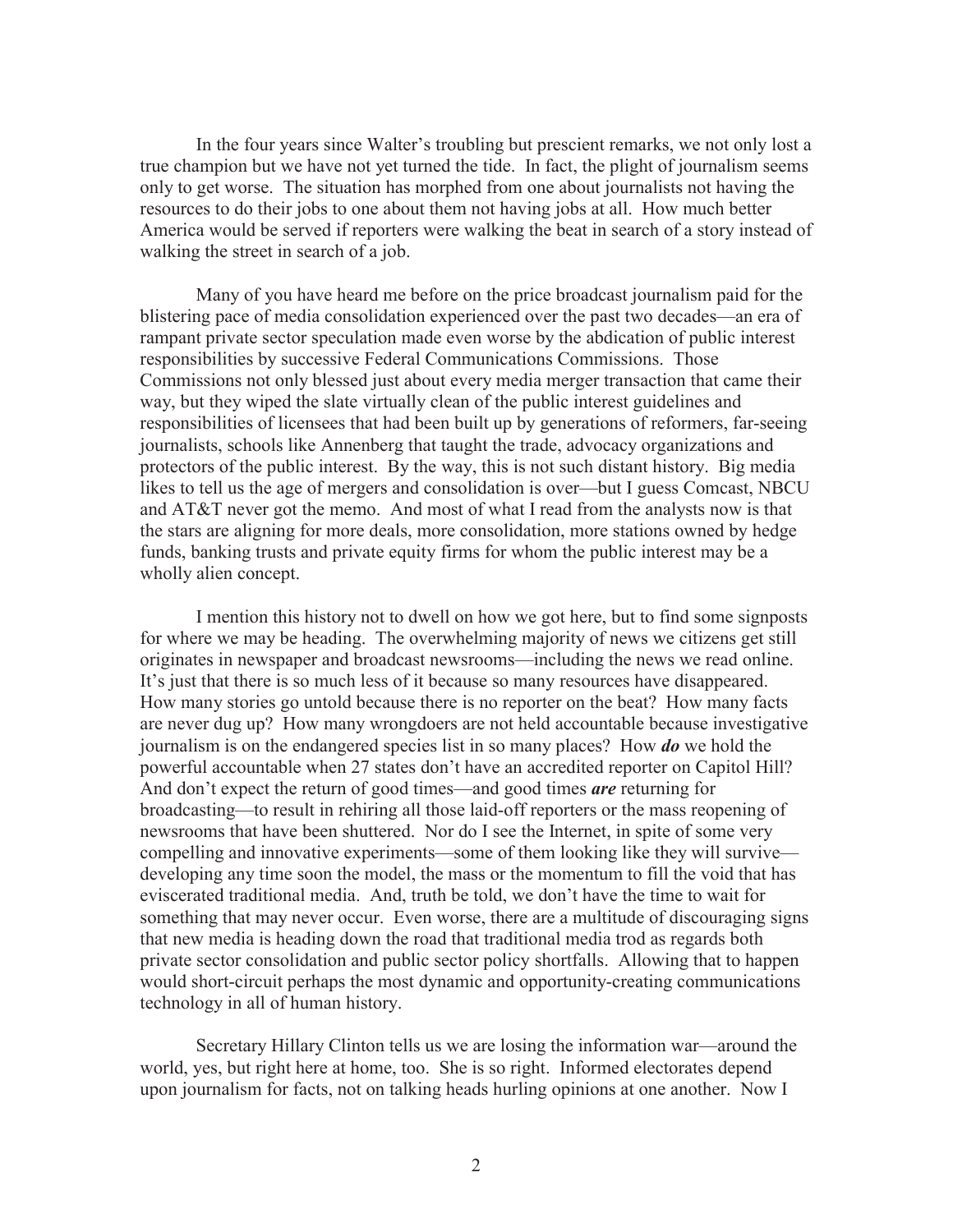don't have anything against opinion. I love opinions. In fact, I have a lot of my own you may have noticed. Nor am I being partisan about this, because *it is the absence of facts, not the presence of opinions—right or left—that diminishes our national conversation.* Senator Pat Moynihan reminded us long ago that while we are each entitled to our own set of opinions, we are not each entitled to our own set of facts. And that's where the problem is with so much of the so-called "news"—too often it's opinionfueled bloviation masquerading as news. Rather than supplementing news, opinionmongering is supplanting news. I am not here advocating to take anybody *off* the air— I'm just trying to make room for facts *on* the air.

A lot of folks—foundations, universities, advocates—are helping tee these issues up for a national dialogue, this institution certainly being a leading force in researching and then telling the story. I want the place where I work-the FCC—to start doing *its* part. I spent my first eight years at the Commission fighting just to hold on to what was left of the public interest in our media and telecommunications rules. Sometimes we managed to stave off a crazy idea or two, but the tide still ran strongly the other way—toward consolidation in traditional and new media, toward a gatekeeper's Internet rather than an open Internet, toward evermore evisceration of the public interest. And I think many of us knew that real change at the FCC awaited bigger change in Washington that would open a window for change. Then that new era finally came and a window opened, and many of us thought real media reform was just around the corner. Alas, it's been 27 months now—and we're still waiting. Still waiting for media reform—or even a downpayment on media reform. Waiting for a public-interest licensing system with some guidelines to encourage news, diversity and localism across all our markets. Waiting for something credible to replace the slam-dunk license renewal system we have now wherein a broadcaster sends us basically a post-card every eight years and gets a license back with virtually no questions asked. Waiting for the sun to shine on who is bankrolling all those political ads we saw in the last election cycle—post *Citizens United.*  Those ads totaled more than \$2 billion. If a beautiful ad sponsored ostensibly by "Citizens for Spacious Skies and Amber Waves of Grain" is actually under-written by a chemical company refusing to clean up a toxic dump, shouldn't viewers be able to know that? Wouldn't fuller disclosure give them information they are entitled as citizens to have? Both sides of the political spectrum have committed sins of commission and omission here, so this is not a partisan issue. Anonymous ads sidetrack our civic discourse. Let's put a face on them and let the people decide.

These are just a couple of examples of things we at the FCC can do right now, under our current authority—not something we have to request from Congress. We should do these things now. It is our opportunity. It is our responsibility.

The one item we have been promised is a long-delayed Commission report that will assess the media landscape and the information needs of communities. A lot of us here today have been assessing the media landscape and the information needs of communities for a lot of years, Annenberg in the vanguard. What I hope this report delivers are hard-hitting action recommendations that can be implemented before the end of this year. A report falling short of that will have failed the public interest.